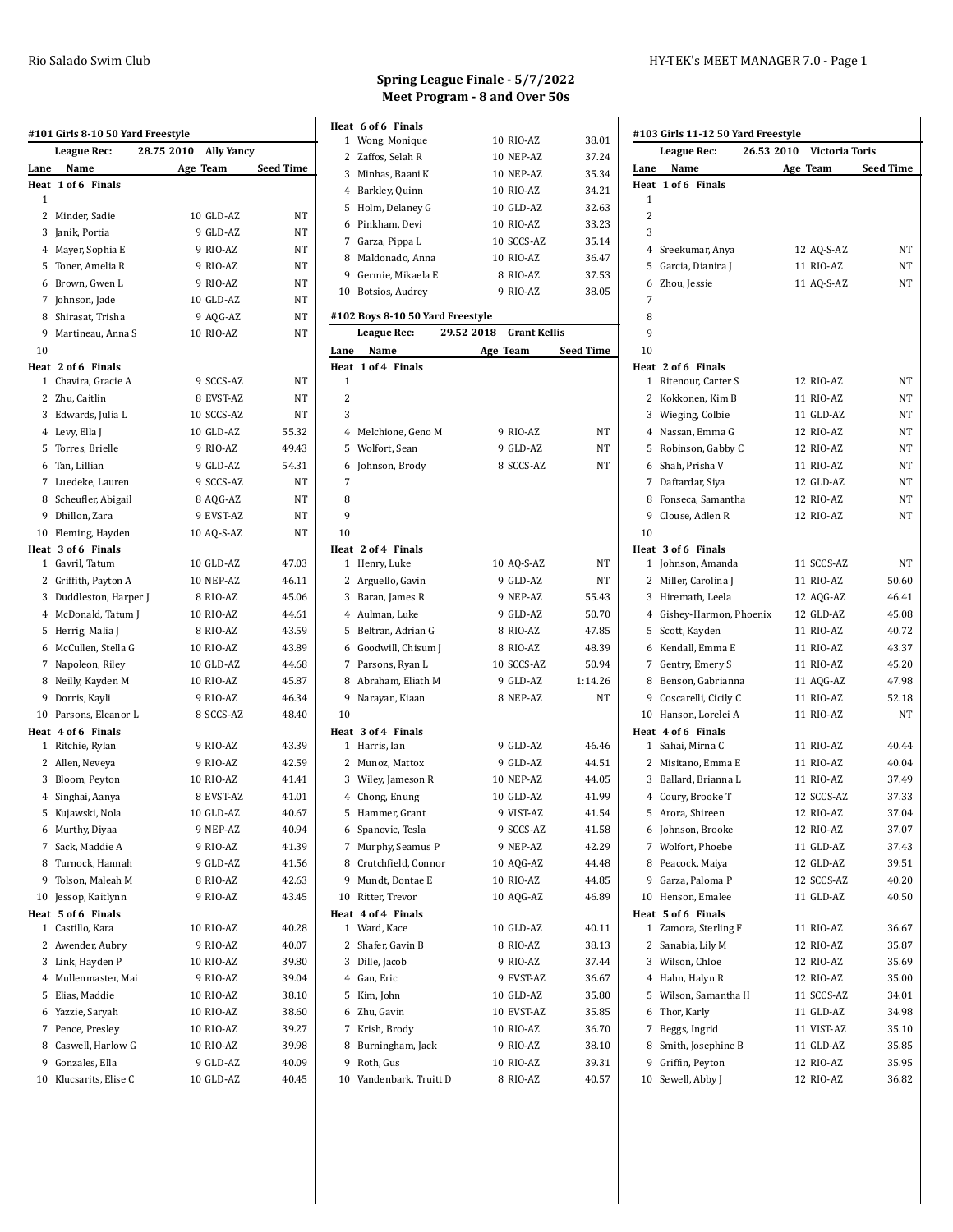| 1              | Heat 6 (#103 Girls 11-12 50 Yard Freestyle)<br>Korinek, Mackenzie G | 12 SCCS-AZ             | 33.70          |
|----------------|---------------------------------------------------------------------|------------------------|----------------|
| 2              | Sorensen, Shea                                                      | 12 RIO-AZ              | 33.35          |
|                | 3 Walden, Taylee                                                    | 12 RIO-AZ              | 32.93          |
|                | 4 Bryant, Ellie                                                     | 11 RIO-AZ              | 32.52          |
|                | 5 Davis, Anna                                                       | 11 GLD-AZ              | 30.10          |
|                | 6 McDonald, Maggi                                                   | 12 VIST-AZ             | 31.26          |
|                | 7 Friedrichs, Michelle                                              | 12 GLD-AZ              | 32.54          |
|                | 8 Zacharias, McKenzie                                               | 11 RIO-AZ              | 33.19          |
|                | 9 Vats, Ishani                                                      | 12 RIO-AZ              | 33.40          |
|                | 10 Phillips, Daphne                                                 | 11 AQG-AZ              | 33.91          |
|                |                                                                     |                        |                |
|                | #104 Boys 11-12 50 Yard Freestyle                                   |                        |                |
|                | 27.03 2016<br><b>League Rec:</b>                                    | <b>Hudson Boe</b>      |                |
| Lane           | Name                                                                | Age Team               | Seed Time      |
| 1              | Heat 1 of 4 Finals                                                  |                        |                |
| $\mathbf{2}$   | Christensen, Collin                                                 | 11 RIO-AZ              | NT             |
| $\overline{3}$ | Owens, Xander                                                       | 12 SCCS-AZ             | NT             |
|                | 4 Bartlett, Michael                                                 | 11 GLD-AZ              | 48.13          |
| 5              | Molinich, Lucas or Luke A                                           | 11 RIO-AZ              | 44.30          |
|                | 6 Dutt, Vishal                                                      | 11 GLD-AZ              | 47.50          |
|                | Saenz, Ulysses B                                                    | 11 RIO-AZ              | <b>NT</b>      |
| 7              |                                                                     |                        |                |
|                | 8 Steenken, William                                                 | 12 GLD-AZ              | NT             |
| 9              | Tirumalasetty, Shanmukh                                             | 11 GLD-AZ              | NT             |
| 10             |                                                                     |                        |                |
| $\mathbf{1}$   | Heat 2 of 4 Finals                                                  | 12 GLD-AZ              | 41.62          |
|                | Moyer, Ryan<br>2 Reed, Aidan C                                      | 11 SCCS-AZ             | 41.12          |
|                |                                                                     | 11 RIO-AZ              | 39.44          |
|                | 3 Ainsworth, Caleb                                                  |                        |                |
|                | 4 Cuaron, Roman                                                     | 12 GLD-AZ              | 38.24          |
| 5              | Koglmeier, Michael                                                  | 11 RIO-AZ              | 37.71          |
|                | 6 Chadwick, Corwyn M                                                | 12 RIO-AZ              | 37.75          |
|                | 7 Cowart, McKay M                                                   | 11 RIO-AZ              | 38.72          |
|                | 8 Leybovich, Aaron                                                  | 12 GLD-AZ              | 39.60          |
|                | 9 Forbes, Carter                                                    | 12 GLD-AZ              | 41.21          |
|                | 10 Nigam, Aviral                                                    | 12 EVST-AZ             | 42.11          |
|                | Heat 3 of 4 Finals                                                  | 12 NEP-AZ              | 37.34          |
|                | 1 Villa, Xander                                                     |                        |                |
| $\mathbf{2}$   | Streit, Emerson                                                     | 11 GLD-AZ<br>12 GLD-AZ | 36.72          |
|                | 3 Udar, Ronav                                                       |                        | 36.16<br>35.48 |
|                | 4 Ward, Kingston                                                    | 11 GLD-AZ              |                |
| 5              | Sisco, Bryce E                                                      | 12 RIO-AZ              | 35.33          |
|                | 6 Praveen, Ishaan                                                   | 11 RIO-AZ              | 35.36          |
| 7              | Quintana Spagnol, Leonardo                                          | 11 GLD-AZ              | 36.12          |
| 8              | Goodwill, Mathew P                                                  | 11 RIO-AZ              | 36.66          |
| 9              | Parker, Rhody P                                                     | 12 RIO-AZ              | 36.83          |
|                | 10 Arunkumar, Arjun                                                 | 11 RIO-AZ              | 37.59          |
| 1              | Heat 4 of 4 Finals<br>Hassell, Wynston                              | 12 RIO-AZ              | 33.84          |
|                |                                                                     |                        |                |
| 2              | Quintana Spagnol, Diego                                             | 11 GLD-AZ<br>11 RIO-AZ | 33.12<br>31.22 |
| 3              | Moore, Travis                                                       |                        |                |
|                | 4 Lindley, James                                                    | 12 GLD-AZ              | 29.83          |
| 5              | Lopez Anchia, Javier                                                | 12 GLD-AZ              | 29.28          |
| 6              | Niemoth, Elliot D                                                   | 12 GLD-AZ              | 29.28          |
| 7              | Boujaou, Ayman                                                      | 12 GLD-AZ              | 30.14          |
|                | 8 Mullenaux, Mark A                                                 | 12 RIO-AZ              | 32.43          |
| 9              | Barnes, Brayden                                                     | 12 RIO-AZ              | 33.34          |
| 10             | Myerson, Kiyano                                                     | 12 GLD-AZ              | 34.73          |

|               | #105 Girls 13 & Over 50 Yard Freestyle |            |                         |
|---------------|----------------------------------------|------------|-------------------------|
|               | League Rec:                            | 27.40 2021 | <b>Brielle Peterson</b> |
| Lane          | Name                                   | Age Team   | <b>Seed Time</b>        |
| Heat          | 1 of 3 Finals                          |            |                         |
| 1             |                                        |            |                         |
|               | 2 Nez, Minka L                         | 14 RIO-AZ  | NT                      |
|               | 3 Nevels, Ellie A                      | 14 RIO-AZ  | 40.75                   |
|               | 4 Callison, Chloe                      | 14 VIST-AZ | 36.50                   |
|               | 5 McKeown, Esther                      | 13 RIO-AZ  | 35.42                   |
|               | 6 Deshpande, Shreya                    | 13 GLD-AZ  | 36.08                   |
| $7^{\circ}$   | Porteck, Fiona O                       | 13 RIO-AZ  | 39.06                   |
|               | 8 Damania, Radha D                     | 13 NEP-AZ  | NT                      |
|               | 9 Skalski, Anne J                      | 14 SCCS-AZ | NT                      |
| 10            |                                        |            |                         |
|               | Heat 2 of 3 Finals                     |            |                         |
| 1             | Waychoff, Charlie J                    | 13 RIO-AZ  | 34.87                   |
|               | 2 Napoleon, Avery                      | 13 GLD-AZ  | 34.65                   |
|               | 3 Bartlett, Madison                    | 14 GLD-AZ  | 34.04                   |
|               | 4 Roldan, Madison                      | 14 GLD-AZ  | 32.03                   |
|               | 5 Johnson, Kate L                      | 14 RIO-AZ  | 31.80                   |
|               | 6 Savoy, Hawa K                        | 13 GLD-AZ  | 32.01                   |
|               | 7 Ray, Sadie T                         | 14 RIO-AZ  | 33.50                   |
|               | 8 Pearson, Kaitlyn                     | 14 GLD-AZ  | 34.06                   |
|               | 9 Vohra, Mehak                         | 13 NEP-AZ  | 34.69                   |
|               | 10 Sherlin, Mariska A                  | 13 RIO-AZ  | 35.40                   |
|               | Heat 3 of 3 Finals                     |            |                         |
| $\mathbf{1}$  | Anaya, Jaydan A                        | 15 RIO-AZ  | 30.94                   |
|               | 2 Lipp, Megan                          | 13 GLD-AZ  | 30.29                   |
|               | 3 Cowart, Jensen H                     | 13 RIO-AZ  | 29.85                   |
|               | 4 Mitchell, Kenzie J                   | 14 NEP-AZ  | 29.18                   |
|               | 5 Valentini, Vittoria K                | 14 GLD-AZ  | 27.85                   |
|               | 6 Lane, Grace M                        | 13 GLD-AZ  | 28.93                   |
|               | 7 Ross, Cailyn                         | 13 GLD-AZ  | 29.55                   |
| 8             | Lanigan, Esmeralda                     | 13 GLD-AZ  | 30.14                   |
|               | 9 de Vries, Riley K                    | 13 GLD-AZ  | 30.82                   |
|               | 10 Sherman, Toni L                     | 14 RIO-AZ  | 30.95                   |
|               | #106 Boys 13 & Over 50 Yard Freestyle  |            |                         |
|               | League Rec:                            | 23.64 2009 | <b>Derek Buckley</b>    |
| Lane          | Name                                   | Age Team   | <b>Seed Time</b>        |
| Heat          | 1 of 2 Finals                          |            |                         |
| 1             |                                        |            |                         |
| $\mathcal{D}$ |                                        |            |                         |

| 2 |                      |            |    |
|---|----------------------|------------|----|
|   | 3 Barry, Kingston M  | 14 RIO-AZ  | NT |
|   | 4 Garrigus, Julien   | 13 AQ-S-AZ | NT |
|   | 5 Reeves. Steven K   | 14 RIO-AZ  | NT |
|   | 6 Lair. Max          | 13 AQ-S-AZ | NT |
|   | Cox, Caden           | 14 GLD-AZ  | NT |
|   | 8 Halliday, Connor J | 13 RIO-AZ  | NT |
| q |                      |            |    |

#### Rio Salado Swim Club **HY-TEK's MEET MANAGER 7.0** - Page 2

|      | Heat 2 of 2 Finals                 |                                 |                  |
|------|------------------------------------|---------------------------------|------------------|
|      | 1 Bui, Kenneth K                   | 15 GLD-AZ                       | 45.86            |
|      | 2 Richardson, Alexi                | 13 GLD-AZ                       | 37.25            |
|      | 3 Carter, Mason E                  | 13 RIO-AZ                       | 31.08            |
|      | 4 Becki, Tye                       | 13 RIO-AZ                       | 30.12            |
|      | 5 Vo, Donovan T                    | 14 GLD-AZ                       | 27.81            |
|      | 6 Lu, Darwin                       | 13 GLD-AZ                       | 29.80            |
|      | 7 Jung, Tayten                     | 13 RIO-AZ                       | 30.84            |
|      | 8 Roldan, Ethan                    | 16 GLD-AZ                       | 32.16            |
|      | 9 Nonde, Chengelo                  | 13 GLD-AZ                       | 44.37            |
|      | 10 Tsay, Ethan                     | 13 GLD-AZ                       | 53.39            |
|      | #107 Girls 8-10 50 Yard Backstroke |                                 |                  |
|      | League Rec:                        | 34.43 2010<br><b>Ally Yancy</b> |                  |
| Lane | Name                               | Age Team                        | <b>Seed Time</b> |
|      | Heat 1 of 6 Finals                 |                                 |                  |
| 1    |                                    |                                 |                  |
| 2    |                                    |                                 |                  |
| 3    |                                    |                                 |                  |
|      | 4 Shirasat, Trisha                 | 9 AQG-AZ                        | NT               |
|      | 5 Janik, Portia                    | 9 GLD-AZ                        | NΤ               |
|      |                                    | 10 RIO-AZ                       | <b>NT</b>        |
| 6    | Martineau, Anna S                  |                                 |                  |
| 7    |                                    |                                 |                  |
| 8    |                                    |                                 |                  |
| 9    |                                    |                                 |                  |
| 10   |                                    |                                 |                  |
|      | Heat 2 of 6 Finals                 |                                 |                  |
|      | 1 Brown, Gwen L                    | 9 RIO-AZ                        | NT               |
|      | 2 Luedeke, Lauren                  | 9 SCCS-AZ                       | NΤ               |
|      | 3 Scheufler, Abigail               | 8 AQG-AZ                        | NΤ               |
|      | 4 Johnson, Jade                    | 10 GLD-AZ                       | NΤ               |
|      | 5 Wong, Monique                    | 10 RIO-AZ                       | NΤ               |
|      | 6 Minder, Sadie                    | 10 GLD-AZ                       | NΤ               |
|      | 7 Mayer, Sophia E                  | 9 RIO-AZ                        | NΤ               |
|      | 8 Edwards, Julia L                 | 10 SCCS-AZ                      | NT               |
|      | 9 Toner, Amelia R                  | 9 RIO-AZ                        | NT               |
| 10   |                                    |                                 |                  |
|      | Heat 3 of 6 Finals                 |                                 |                  |
|      | 1 Chavira, Gracie A                | 9 SCCS-AZ                       | NT               |
|      | 2 Levy, Ella J                     | 10 GLD-AZ                       | 1:00.70          |
|      | 3 Parsons, Eleanor L               | 8 SCCS-AZ                       | 56.81            |
|      | 4 McDonald, Tatum J                | 10 RIO-AZ                       | 56.34            |
| 5    | Napoleon, Riley                    | 10 GLD-AZ                       | 55.55            |
|      | 6 Herrig, Malia J                  | 8 RIO-AZ                        | 55.71            |
|      | 7 Tan, Lillian                     | 9 GLD-AZ                        | 56.77            |
|      | 8 McCullen. Stella G               | 10 RIO-AZ                       | 57.17            |
|      | 9 Dorris, Kayli                    | 9 RIO-AZ                        | 1:11.31          |
|      | 10 Torres, Brielle                 | 9 RIO-AZ                        | NΤ               |
|      | Heat 4 of 6 Finals                 |                                 |                  |
|      | 1 Neilly, Kayden M                 | 10 RIO-AZ                       | 53.92            |
|      | 2 Pence, Presley                   | 10 RIO-AZ                       | 52.24            |
|      | 3 Bloom, Peyton                    | 10 RIO-AZ                       | 51.92            |
|      | 4 Gonzales, Ella                   | 9 GLD-AZ                        | 51.77            |
|      | 5 Castillo, Kara                   | 10 RIO-AZ                       | 50.57            |
|      | 6 Yazzie, Saryah                   | 10 RIO-AZ                       | 51.59            |
|      | 7 Turnock, Hannah                  | 9 GLD-AZ                        | 51.80            |
|      |                                    | 9 NEP-AZ                        | 52.08            |
|      | 8 Murthy, Diyaa                    |                                 |                  |
|      | 9 Klucsarits, Elise C              | 10 GLD-AZ                       | 53.91            |
|      | 10 Elias, Maddie                   | 10 RIO-AZ                       | 54.09            |
|      |                                    |                                 |                  |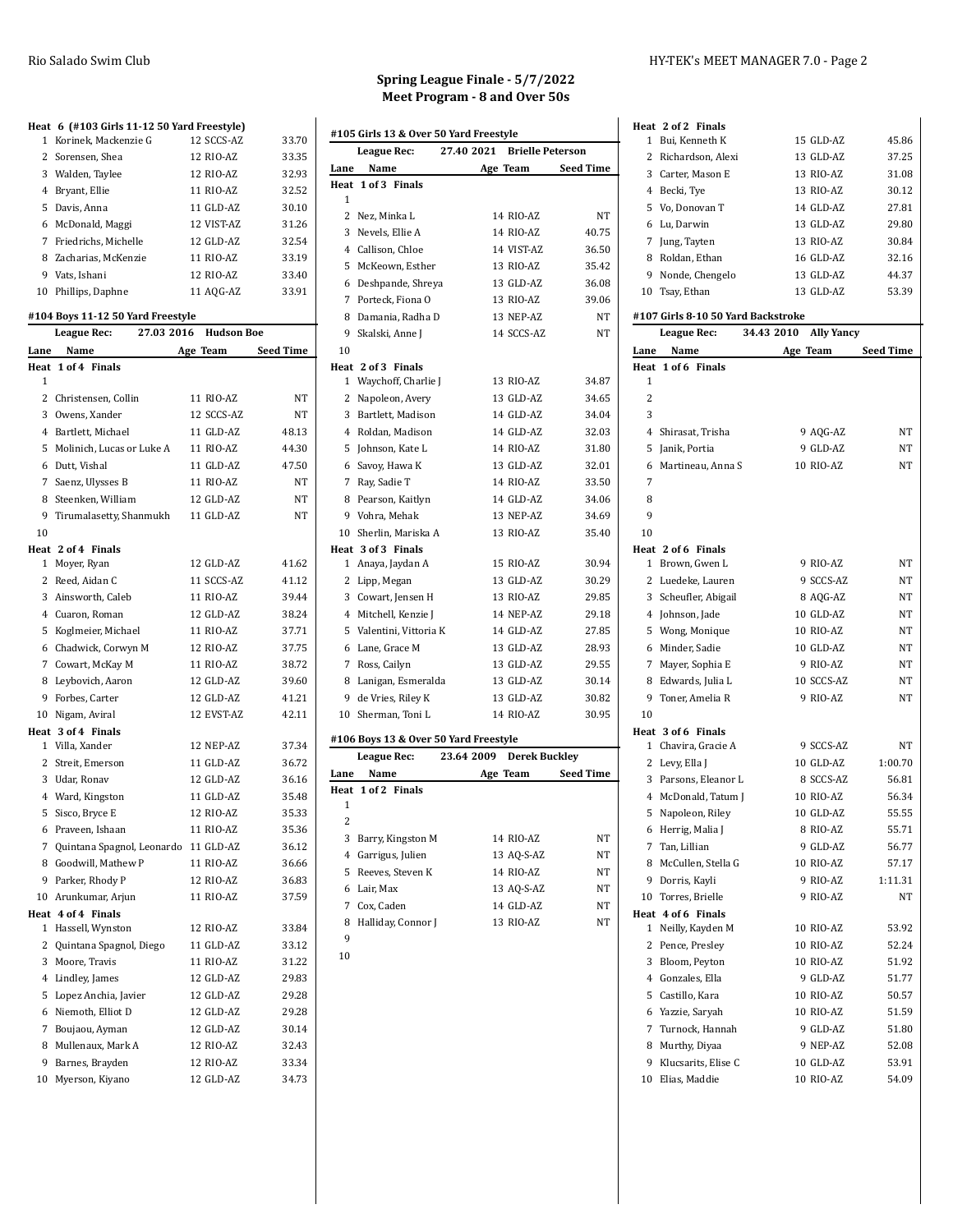|                                   | Heat 5 (#107 Girls 8-10 50 Yard Backstroke) |            |                     |           |
|-----------------------------------|---------------------------------------------|------------|---------------------|-----------|
| 1                                 | Awender, Aubry                              |            | 9 RIO-AZ            | 50.24     |
| $\overline{2}$                    | Jessop, Kaitlynn                            |            | 9 RIO-AZ            | 49.66     |
|                                   | 3 Duddleston, Harper J                      |            | 8 RIO-AZ            | 49.53     |
|                                   | 4 Link, Hayden P                            |            | 10 RIO-AZ           | 49.41     |
|                                   | 5 Tolson, Maleah M                          |            | 8 RIO-AZ            | 48.69     |
|                                   | 6 Caswell, Harlow G                         |            | <b>10 RIO-AZ</b>    | 49.19     |
|                                   | 7 Gavril, Tatum                             |            | 10 GLD-AZ           | 49.46     |
|                                   | 8 Kujawski, Nola                            |            | 10 GLD-AZ           | 49.59     |
| 9                                 | Allen, Neveya                               |            | 9 RIO-AZ            | 50.15     |
|                                   | 10 Griffith, Payton A                       |            | 10 NEP-AZ           | 50.40     |
|                                   | Heat 6 of 6 Finals                          |            |                     |           |
| 1                                 | Zaffos, Selah R                             |            | 10 NEP-AZ           | 47.60     |
|                                   | 2 Botsios, Audrey                           |            | 9 RIO-AZ            | 46.84     |
|                                   | 3 Garza, Pippa L                            |            | 10 SCCS-AZ          | 45.96     |
|                                   | 4 Pinkham, Devi                             |            | 10 RIO-AZ           | 43.21     |
|                                   | 5 Holm, Delaney G                           |            | 10 GLD-AZ           | 39.35     |
|                                   | 6 Minhas, Baani K                           |            | 10 NEP-AZ           | 41.49     |
|                                   | 7 Maldonado, Anna                           |            | 10 RIO-AZ           | 45.77     |
|                                   | 8 Germie, Mikaela E                         |            | 8 RIO-AZ            | 46.52     |
| 9                                 | Sack, Maddie A                              |            | 9 RIO-AZ            | 47.05     |
|                                   | 10 Mullenmaster, Mai                        |            | 9 RIO-AZ            | 47.98     |
|                                   |                                             |            |                     |           |
| #108 Boys 8-10 50 Yard Backstroke |                                             |            |                     |           |
|                                   |                                             |            |                     |           |
|                                   | League Rec:                                 | 37.42 2018 | <b>Grant Kellis</b> |           |
| Lane                              | Name                                        | Age Team   |                     | Seed Time |
|                                   | Heat 1 of 3 Finals                          |            |                     |           |
|                                   | 1 Aulman, Luke                              |            | 9 GLD-AZ            | NT        |
|                                   | 2 Melchione, Geno M                         |            | 9 RIO-AZ            | NT        |
|                                   | 3 Wolfort, Sean                             |            | 9 GLD-AZ            | NT        |
|                                   | 4 Johnson, Brody                            |            | 8 SCCS-AZ           | NT        |
| 5                                 | Abraham, Eliath M                           |            | 9 GLD-AZ            | 1:19.40   |
|                                   | 6 Parsons, Ryan L                           |            | 10 SCCS-AZ          | 1:21.83   |
|                                   | 7 Narayan, Kiaan                            |            | 8 NEP-AZ            | NΤ        |
|                                   | 8 Mundt, Dontae E                           |            | 10 RIO-AZ           | NT        |
|                                   | 9 Arguello, Gavin                           |            | 9 GLD-AZ            | NT        |
|                                   | 10 Henry, Luke                              |            | 10 AQ-S-AZ          | <b>NT</b> |
|                                   | Heat 2 of 3 Finals                          |            |                     |           |
| 1                                 | Munoz, Mattox                               |            | 9 GLD-AZ            | 58.91     |
|                                   | 2 Goodwill, Chisum J                        |            | 8 RIO-AZ            | 54.75     |
|                                   | 3 Crutchfield, Connor                       |            | 10 AQG-AZ           | 53.76     |
|                                   | 4 Wiley, Jameson R                          |            | 10 NEP-AZ           | 52.51     |
| 5                                 | Spanovic, Tesla                             |            | 9 SCCS-AZ           | 51.73     |
|                                   | 6 Chong, Enung                              |            | 10 GLD-AZ           | 52.18     |
| 7                                 | Ritter, Trevor                              |            | 10 AQG-AZ           | 53.37     |
|                                   | 8 Harris, Ian                               |            | 9 GLD-AZ            | 53.98     |
| 9                                 | Murphy, Seamus P                            |            | 9 NEP-AZ            | 55.56     |

**Heat 3 of 3 Finals**

 Burningham, Jack 9 RIO-AZ 49.39 Zhu, Gavin 10 EVST-AZ 48.88 Ward, Kace 10 GLD-AZ 48.37 4 Vandenbark, Truitt D 8 RIO-AZ 45.41 Krish, Brody 10 RIO-AZ 45.19 Gan, Eric 9 EVST-AZ 45.26 Dille, Jacob 9 RIO-AZ 45.84 Roth, Gus 10 RIO-AZ 48.59 Kim, John 10 GLD-AZ 49.08 10 Beltran, Adrian G 8 RIO-AZ 50.00

| Spring League Finale - 5/7/2022 |
|---------------------------------|
| Meet Program - 8 and Over 50s   |

|      | #109 Girls 11-12 50 Yard Backstroke |                           |                  |
|------|-------------------------------------|---------------------------|------------------|
|      | League Rec:                         | 31.53 2010 Victoria Toris |                  |
| Lane | Name                                | Age Team                  | <b>Seed Time</b> |
|      | Heat 1 of 5 Finals                  |                           |                  |
|      | 1 Sreekumar, Anya                   | 12 AQ-S-AZ                | ΝT               |
|      | 2 Johnson, Amanda                   | 11 SCCS-AZ                | NT               |
|      | 3 Wieging, Colbie                   | 11 GLD-AZ                 | NT               |
|      | 4 Garcia, Dianira J                 | 11 RIO-AZ                 | NT               |
|      | 5 Robinson, Gabby C                 | 12 RIO-AZ                 | NT               |
|      | 6 Daftardar, Siya                   | 12 GLD-AZ                 | <b>NT</b>        |
|      | 7 Zhou, Jessie                      | 11 AQ-S-AZ                | NT               |
|      | 8 Hanson, Lorelei A                 | 11 RIO-AZ                 | NT               |
|      | 9 Fonseca, Samantha                 | 12 RIO-AZ                 | NT               |
| 10   |                                     |                           |                  |
|      | Heat 2 of 5 Finals                  |                           |                  |
|      | 1 Clouse, Adlen R                   | 12 RIO-AZ                 | NT               |
|      | 2 Shah, Prisha V                    | 11 RIO-AZ                 | NT               |
|      | 3 Coscarelli, Cicily C              | 11 RIO-AZ                 | 1:01.17          |
|      | 4 Miller, Carolina J                | 11 RIO-AZ                 | 58.85            |
|      | 5 Kendall, Emma E                   | 11 RIO-AZ                 | 56.12            |
|      | 6 Benson, Gabrianna                 | 11 AQG-AZ                 | 57.94            |
|      | 7 Hiremath, Leela                   | 12 AQG-AZ                 | 59.88            |
|      | 8 Gishey-Harmon, Phoenix            | 12 GLD-AZ                 | 1:06.01          |
|      | 9 Kokkonen, Kim B                   | 11 RIO-AZ                 | NT               |
|      | 10 Ritenour, Carter S               | 12 RIO-AZ                 | NT               |
|      | Heat 3 of 5 Finals                  |                           |                  |
|      | 1 Garza, Paloma P                   | 12 SCCS-AZ                | 48.93            |
|      | 2 Sewell, Abby J                    | 12 RIO-AZ                 | 48.51            |
|      | 3 Coury, Brooke T                   | 12 SCCS-AZ                | 46.96            |
|      | 4 Ballard, Brianna L                | 11 RIO-AZ                 | 46.12            |
|      | 5 Sahai, Mirna C                    | 11 RIO-AZ                 | 45.95            |
|      | 6 Beggs, Ingrid                     | 11 VIST-AZ                | 46.08            |
|      | 7 Misitano, Emma E                  | 11 RIO-AZ                 | 46.62            |
|      | 8 Zamora, Sterling F                | 11 RIO-AZ                 | 47.64            |
|      | 9 Wolfort, Phoebe                   | 11 GLD-AZ                 | 48.85            |
|      | 10 Smith, Josephine B               | 11 GLD-AZ                 | 50.21            |
|      | Heat 4 of 5 Finals                  |                           |                  |
|      | 1 Vats, Ishani                      | 12 RIO-AZ                 | 45.05            |
|      | 2 Henson, Emalee                    | 11 GLD-AZ                 | 44.75            |
|      | 3 Griffin, Peyton                   | 12 RIO-AZ                 | 43.75            |
|      | 4 Arora, Shireen                    | 12 RIO-AZ                 | 43.09            |
| 5    | Phillips, Daphne                    | 11 AQG-AZ                 | 42.79            |
|      | 6 Scott, Kayden                     | 11 RIO-AZ                 | 43.03            |
|      | 7 Wilson, Chloe                     | 12 RIO-AZ                 | 43.48            |
|      | 8 Johnson, Brooke                   | 12 RIO-AZ                 | 44.69            |
|      | 9 Thor, Karly                       | 11 GLD-AZ                 | 44.89            |
|      | 10 Peacock, Maiya                   | 12 GLD-AZ                 | 45.68            |
|      | Heat 5 of 5 Finals                  |                           |                  |
| 1    | Korinek, Mackenzie G                | 12 SCCS-AZ                | 41.45            |
|      | 2 Wilson, Samantha H                | 11 SCCS-AZ                | 40.62            |
|      | 3 Sorensen, Shea                    | 12 RIO-AZ                 | 38.85            |
|      | 4 Davis, Anna                       | 11 GLD-AZ                 | 38.51            |
|      | 5 McDonald, Maggi                   | 12 VIST-AZ                | 37.53            |
|      | 6 Walden, Taylee                    | 12 RIO-AZ                 | 38.19            |
|      | 7 Bryant, Ellie                     | 11 RIO-AZ                 | 38.55            |
|      |                                     |                           |                  |
|      | 8 Zacharias, McKenzie               | 11 RIO-AZ                 | 39.75            |
|      | 9 Friedrichs, Michelle              | 12 GLD-AZ                 | 40.64            |
|      | 10 Sanabia, Lily M                  | 12 RIO-AZ                 | 42.51            |

|                | League Rec:<br>34.41 2016    | <b>Sam Spivey</b> |           |
|----------------|------------------------------|-------------------|-----------|
| Lane           | Name                         | Age Team          | Seed Time |
|                | Heat 1 of 4 Finals           |                   |           |
| 1              |                              |                   |           |
| $\overline{2}$ |                              |                   |           |
|                | 3 Christensen, Collin        | 11 RIO-AZ         | NT        |
|                | 4 Saenz, Ulysses B           | 11 RIO-AZ         | NT        |
|                | 5 Tirumalasetty, Shanmukh    | 11 GLD-AZ         | NT        |
|                | 6 Owens, Xander              | 12 SCCS-AZ        | NΤ        |
|                | 7 Steenken, William          | 12 GLD-AZ         | NT        |
| 8              |                              |                   |           |
| 9              |                              |                   |           |
| 10             |                              |                   |           |
|                | Heat 2 of 4 Finals           |                   |           |
|                | 1 Dutt, Vishal               | 11 GLD-AZ         | 1:05.06   |
|                | 2 Praveen, Ishaan            | 11 RIO-AZ         | 59.54     |
|                | 3 Leybovich, Aaron           | 12 GLD-AZ         | 54.01     |
|                | 4 Ainsworth, Caleb           | 11 RIO-AZ         | 50.84     |
|                | 5 Reed, Aidan C              | 11 SCCS-AZ        | 49.76     |
|                | 6 Forbes, Carter             | 12 GLD-AZ         | 49.82     |
|                | 7 Cowart, McKay M            | 11 RIO-AZ         | 52.72     |
|                | 8 Molinich, Lucas or Luke A  | 11 RIO-AZ         | 59.39     |
|                | 9 Bartlett, Michael          | 11 GLD-AZ         | 1:02.44   |
|                | 10 Arunkumar, Arjun          | 11 RIO-AZ         | 1:17.19   |
|                | Heat 3 of 4 Finals           |                   |           |
|                | 1 Goodwill, Mathew P         | 11 RIO-AZ         | 48.28     |
|                | 2 Moyer, Ryan                | 12 GLD-AZ         | 47.41     |
|                | 3 Streit, Emerson            | 11 GLD-AZ         | 46.61     |
|                | 4 Ward, Kingston             | 11 GLD-AZ         | 46.05     |
|                | 5 Nigam, Aviral              | 12 EVST-AZ        | 45.55     |
|                | 6 Koglmeier, Michael         | 11 RIO-AZ         | 45.82     |
|                | 7 Udar, Ronav                | 12 GLD-AZ         | 46.54     |
|                | 8 Sisco, Bryce E             | 12 RIO-AZ         | 46.83     |
|                | 9 Chadwick, Corwyn M         | 12 RIO-AZ         | 47.79     |
|                | 10 Cuaron, Roman             | 12 GLD-AZ         | 48.85     |
|                | Heat 4 of 4 Finals           |                   |           |
|                | 1 Parker, Rhody P            | 12 RIO-AZ         | 43.94     |
|                | 2 Mullenaux, Mark A          | 12 RIO-AZ         | 42.05     |
|                | 3 Boujaou, Ayman             | 12 GLD-AZ         | 41.27     |
|                | 4 Lopez Anchia, Javier       | 12 GLD-AZ         | 37.39     |
|                | 5 Niemoth, Elliot D          | 12 GLD-AZ         | 33.68     |
|                | 6 Lindley, James             | 12 GLD-AZ         | 35.89     |
|                | 7 Moore, Travis              | 11 RIO-AZ         | 38.62     |
|                | 8 Quintana Spagnol, Diego    | 11 GLD-AZ         | 41.36     |
|                | 9 Quintana Spagnol, Leonardo | 11 GLD-AZ         | 42.17     |
|                | 10 Myerson, Kiyano           | 12 GLD-AZ         | 45.23     |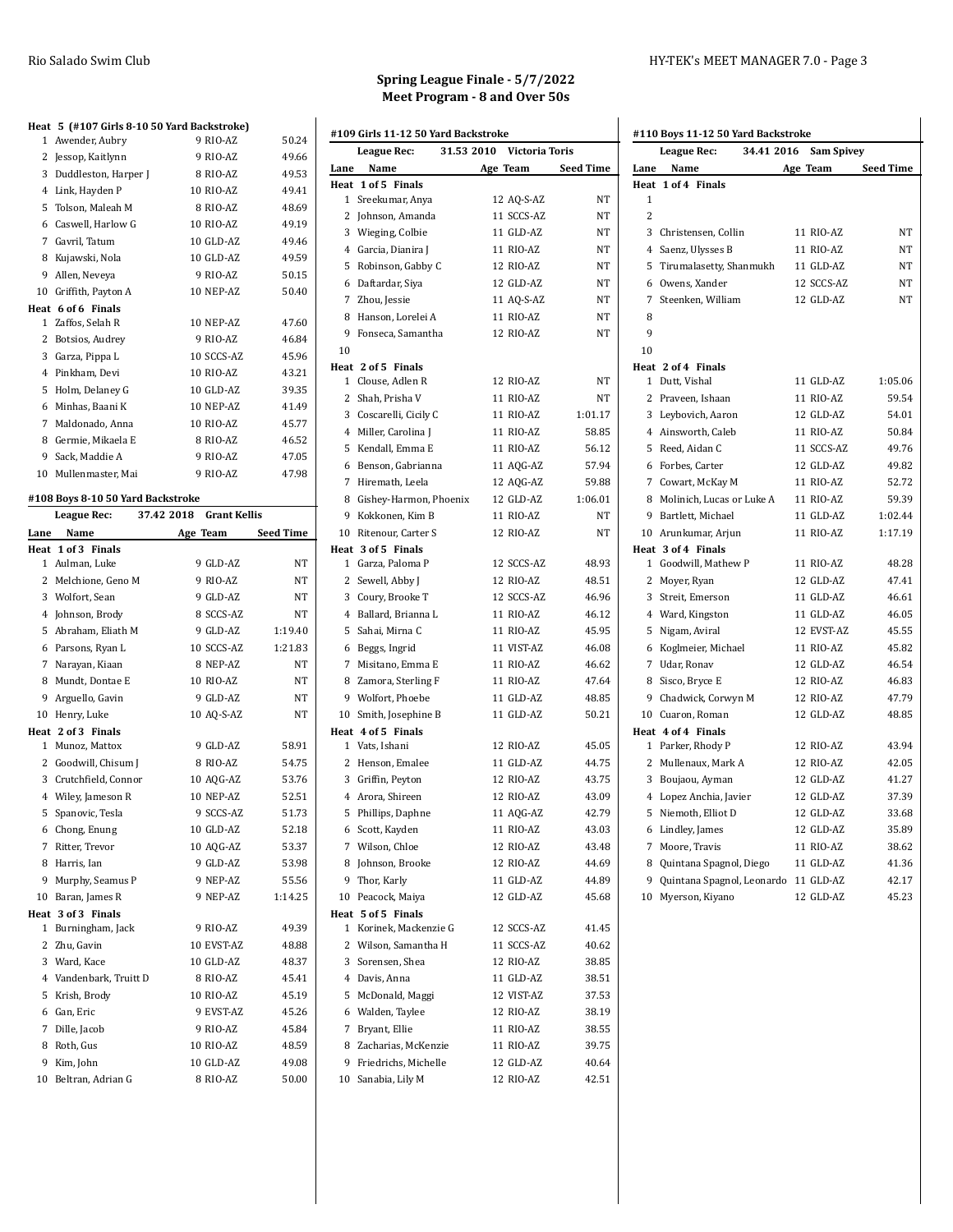|                | #111 Girls 13 & Over 50 Yard Backstroke |                              |            |                    |
|----------------|-----------------------------------------|------------------------------|------------|--------------------|
|                | League Rec:                             | 34.74 2021 Isabella Politico |            |                    |
| Lane           | Name                                    |                              | Age Team   | <b>Seed Time</b>   |
|                | Heat 1 of 3 Finals                      |                              |            |                    |
| 1              |                                         |                              |            |                    |
| $\overline{2}$ | Damania, Radha D                        |                              | 13 NEP-AZ  | NT                 |
| 3              | Callison, Chloe                         |                              | 14 VIST-AZ | 47.32              |
|                | 4 Deshpande, Shreya                     |                              | 13 GLD-AZ  | 45.77              |
| 5              | Sherlin, Mariska A                      |                              | 13 RIO-AZ  | 45.38              |
| 6              | Napoleon, Avery                         |                              | 13 GLD-AZ  | 45.42              |
|                | 7 Nevels, Ellie A                       |                              | 14 RIO-AZ  | 46.44              |
| 8              | Anaya, Jaydan A                         |                              | 15 RIO-AZ  | NT                 |
| 9              |                                         |                              |            |                    |
| 10             |                                         |                              |            |                    |
|                | Heat 2 of 3 Finals                      |                              |            |                    |
| $\mathbf{1}$   | Porteck, Fiona O                        |                              | 13 RIO-AZ  | 43.29              |
|                | 2 Roldan, Madison                       |                              | 14 GLD-AZ  | 41.54              |
|                | 3 Vohra, Mehak                          |                              | 13 NEP-AZ  | 41.05              |
| 4              | Bartlett, Madison                       |                              | 14 GLD-AZ  | 39.99              |
| 5              | Savoy, Hawa K                           |                              | 13 GLD-AZ  | 39.47              |
|                | 6 Pearson, Kaitlyn                      |                              | 14 GLD-AZ  | 39.77              |
|                | 7 Waychoff, Charlie J                   |                              | 13 RIO-AZ  | 40.04              |
| 8              | McKeown, Esther                         |                              | 13 RIO-AZ  | 41.42              |
| 9              | Johnson, Kate L                         |                              | 14 RIO-AZ  | 41.78              |
| 10             | Ray, Sadie T                            |                              | 14 RIO-AZ  | 43.89              |
|                | Heat 3 of 3 Finals                      |                              |            |                    |
| $\mathbf{1}$   | Sherman, Toni L                         |                              | 14 RIO-AZ  | 38.21              |
|                | 2 Lanigan, Esmeralda                    |                              | 13 GLD-AZ  | 37.70              |
| 3              | Lane, Grace M                           |                              | 13 GLD-AZ  | 37.12              |
|                | 4 Ross, Cailyn                          |                              | 13 GLD-AZ  | 36.66              |
| 5              | Valentini, Vittoria K                   |                              | 14 GLD-AZ  | 35.13              |
| 6              | Mitchell, Kenzie J                      |                              | 14 NEP-AZ  | 35.94              |
|                | 7 Lipp, Megan                           |                              | 13 GLD-AZ  | 36.72              |
| 8              | Nez, Minka L                            |                              | 14 RIO-AZ  | 37.15              |
| 9              | Cowart, Jensen H                        |                              | 13 RIO-AZ  | 38.06              |
|                | 10 de Vries, Riley K                    |                              | 13 GLD-AZ  | 38.66              |
|                | #112 Boys 13 & Over 50 Yard Backstroke  |                              |            |                    |
|                | League Rec:                             | 31.09 2021 Nicholas Greer    |            |                    |
|                | Lane Name                               |                              |            | Age Team Seed Time |

|      | <b>DUACAU INCU</b> | JIN JAVAI | nuunas ureer |                  |
|------|--------------------|-----------|--------------|------------------|
| Lane | Name               |           | Age Team     | <b>Seed Time</b> |
|      | Heat 1 of 2 Finals |           |              |                  |
| 1    |                    |           |              |                  |
| 2    |                    |           |              |                  |
| 3    |                    |           |              |                  |
|      | 4 Cox, Caden       |           | 14 GLD-AZ    | NT               |
|      | 5 Tsay, Ethan      |           | 13 GLD-AZ    | 54.09            |
|      | 6 Nonde, Chengelo  |           | 13 GLD-AZ    | 1:04.65          |
| 7    |                    |           |              |                  |
| 8    |                    |           |              |                  |
| 9    |                    |           |              |                  |

#### **Spring League Finale - 5/7/2022 Meet Program - 8 and Over 50s**

|    | Heat 2 of 2 Finals |           |       |
|----|--------------------|-----------|-------|
| 1  |                    |           |       |
|    | 2 Bui. Kenneth K   | 15 GLD-AZ | 47.29 |
|    | 3 Jung, Tayten     | 13 RIO-AZ | 40.70 |
|    | 4 Carter. Mason E  | 13 RIO-AZ | 37.86 |
|    | 5 Lu, Darwin       | 13 GLD-AZ | 36.93 |
|    | 6 Becki, Tye       | 13 RIO-AZ | 37.12 |
|    | 7 Vo. Donovan T    | 14 GLD-AZ | 38.04 |
| 8  | Richardson, Alexi  | 13 GLD-AZ | 44.14 |
| 9  | Roldan, Ethan      | 16 GLD-AZ | 48.00 |
| 10 |                    |           |       |

# **#113 Girls 8-10 50 Yard Breaststroke**

| League Rec:                        | 39.06 2010 | <b>Ally Yancy</b> |                  |
|------------------------------------|------------|-------------------|------------------|
| Name<br>Lane                       |            | Age Team          | <b>Seed Time</b> |
| Heat 1 of 5 Finals                 |            |                   |                  |
| 1                                  |            |                   |                  |
| $\overline{2}$                     |            |                   |                  |
| 3                                  |            |                   |                  |
| $\overline{4}$<br>Brown, Gwen L    |            | 9 RIO-AZ          | NT               |
| 5<br>Janik, Portia                 |            | 9 GLD-AZ          | NΤ               |
| Luedeke, Lauren<br>6               |            | 9 SCCS-AZ         | NT               |
| 7                                  |            |                   |                  |
| 8                                  |            |                   |                  |
| 9                                  |            |                   |                  |
| 10                                 |            |                   |                  |
| Heat 2 of 5 Finals                 |            |                   |                  |
| 1                                  |            |                   |                  |
| $\overline{2}$<br>Toner, Amelia R  |            | 9 RIO-AZ          | NT               |
| 3<br>Chavira, Gracie A             |            | 9 SCCS-AZ         | NT               |
| 4 Minder, Sadie                    |            | 10 GLD-AZ         | NT               |
| 5<br>Martineau, Anna S             |            | 10 RIO-AZ         | NT               |
| Johnson, Jade<br>6                 |            | 10 GLD-AZ         | NT               |
| 7<br>Scheufler, Abigail            |            | 8 AQG-AZ          | NT               |
| Edwards, Julia L<br>8              |            | 10 SCCS-AZ        | NT               |
| 9<br>Shirasat, Trisha              |            | 9 AQG-AZ          | NT               |
| 10                                 |            |                   |                  |
| Heat 3 of 5 Finals                 |            |                   |                  |
| Fleming, Hayden<br>1               |            | 10 AQ-S-AZ        | NT               |
| 2 Gavril, Tatum                    |            | 10 GLD-AZ         | 1:14.96          |
| 3<br>McCullen, Stella G            |            | 10 RIO-AZ         | 1:10.25          |
| 4 Levy, Ella J                     |            | 10 GLD-AZ         | 1:07.98          |
| 5<br>Turnock, Hannah               |            | 9 GLD-AZ          | 1:05.24          |
| 6<br>Parsons, Eleanor L            |            | 8 SCCS-AZ         | 1:06.89          |
| 7 Sack, Maddie A                   |            | 9 RIO-AZ          | 1:10.22          |
| 8 Gonzales, Ella                   |            | 9 GLD-AZ          | 1:10.74          |
| 9<br>Mayer, Sophia E               |            | 9 RIO-AZ          | NT               |
| 10 Torres, Brielle                 |            | 9 RIO-AZ          | NT               |
| Heat 4 of 5 Finals                 |            |                   |                  |
| McDonald, Tatum J<br>$\mathbf{1}$  |            | 10 RIO-AZ         | 1:04.54          |
| $\overline{2}$<br>Neilly, Kayden M |            | 10 RIO-AZ         | 1:04.27          |
| 3<br>Link, Hayden P                |            | 10 RIO-AZ         | 58.95            |
| 4 Caswell, Harlow G                |            | 10 RIO-AZ         | 57.87            |
| 5<br>Wong, Monique                 |            | 10 RIO-AZ         | 56.25            |
| Herrig, Malia J<br>6               |            | 8 RIO-AZ          | 57.40            |
| 7 Kujawski, Nola                   |            | 10 GLD-AZ         | 58.00            |
| Klucsarits, Elise C<br>8           |            | 10 GLD-AZ         | 59.15            |
| 9<br>Tan, Lillian                  |            | 9 GLD-AZ          | 1:04.45          |
| Napoleon, Riley<br>10              |            | 10 GLD-AZ         | 1:05.22          |

### Rio Salado Swim Club **HY-TEK's MEET MANAGER 7.0** - Page 4

|      | Heat 5 of 5 Finals                  |                        |                  |
|------|-------------------------------------|------------------------|------------------|
| 1    | Castillo, Kara                      | 10 RIO-AZ              | 54.36            |
| 2    | Bloom, Peyton                       | 10 RIO-AZ              | 52.47            |
| 3    | Elias, Maddie                       | 10 RIO-AZ              | 50.62            |
| 4    | Barkley, Quinn                      | 10 RIO-AZ              | 48.51            |
| 5    | Garza, Pippa L                      | 10 SCCS-AZ             | 46.23            |
| 6    | Holm, Delaney G                     | 10 GLD-AZ              | 48.23            |
| 7    | Minhas, Baani K                     | 10 NEP-AZ              | 50.60            |
| 8    | Griffith, Payton A                  | 10 NEP-AZ              | 51.45            |
| 9    | Ritchie, Rylan                      | 9 RIO-AZ               | 53.13            |
|      | 10 Zaffos, Selah R                  | 10 NEP-AZ              | 55.41            |
|      |                                     |                        |                  |
|      | #114 Boys 8-10 50 Yard Breaststroke |                        |                  |
|      | League Rec:                         | 42.66 2017 Troy Barlow |                  |
| Lane | Name                                | Age Team               | <b>Seed Time</b> |
|      | Heat 1 of 3 Finals                  |                        |                  |
| 1    |                                     |                        |                  |
| 2    |                                     |                        |                  |
| 3    | Melchione, Geno M                   | 9 RIO-AZ               | NT               |
| 4    | Arguello, Gavin                     | 9 GLD-AZ               | NT               |
| 5    | Henry, Luke                         | 10 AQ-S-AZ             | NT               |

| ÷            | Alguello, Gavill    | 7 GLD-AL   | IV 1    |
|--------------|---------------------|------------|---------|
| 5            | Henry, Luke         | 10 AQ-S-AZ | NT      |
|              | 6 Wolfort, Sean     | 9 GLD-AZ   | NT.     |
| 7            | Mundt, Dontae E     | 10 RIO-AZ  | NT.     |
| 8            | Narayan, Kiaan      | 8 NEP-AZ   | NT.     |
| 9            |                     |            |         |
| 10           |                     |            |         |
|              | Heat 2 of 3 Finals  |            |         |
| $\mathbf{1}$ | Goodwill, Chisum J  | 8 RIO-AZ   | 1:18.72 |
|              | 2 Aulman, Luke      | 9 GLD-AZ   | 1:02.76 |
|              | 3 Wiley, Jameson R  | 10 NEP-AZ  | 58.97   |
| 4            | Roth, Gus           | 10 RIO-AZ  | 58.21   |
| 5            | Munoz, Mattox       | 9 GLD-AZ   | 58.01   |
| 6            | Murphy, Seamus P    | 9 NEP-AZ   | 58.02   |
| 7            | Chong, Enung        | 10 GLD-AZ  | 58.43   |
| 8            | Harris, Ian         | 9 GLD-AZ   | 59.13   |
| 9            | Baran, James R      | 9 NEP-AZ   | 1:10.60 |
|              | 10 Parsons, Ryan L  | 10 SCCS-AZ | 1:21.81 |
|              | Heat 3 of 3 Finals  |            |         |
| 1            | Zhu, Gavin          | 10 EVST-AZ | 54.67   |
| 2            | Ward, Kace          | 10 GLD-AZ  | 53.81   |
| 3            | Spanovic, Tesla     | 9 SCCS-AZ  | 52.49   |
| 4            | Crutchfield, Connor | 10 AQG-AZ  | 50.29   |
| 5            | Gan, Eric           | 9 EVST-AZ  | 49.10   |
| 6            | Kim, John           | 10 GLD-AZ  | 50.04   |
| 7            | Abraham, Eliath M   | 9 GLD-AZ   | 51.68   |
| 8            | Dille, Jacob        | 9 RIO-AZ   | 53.76   |
| 9            | Burningham, Jack    | 9 RIO-AZ   | 53.97   |
| 10           | Shafer, Gavin B     | 8 RIO-AZ   | 54.93   |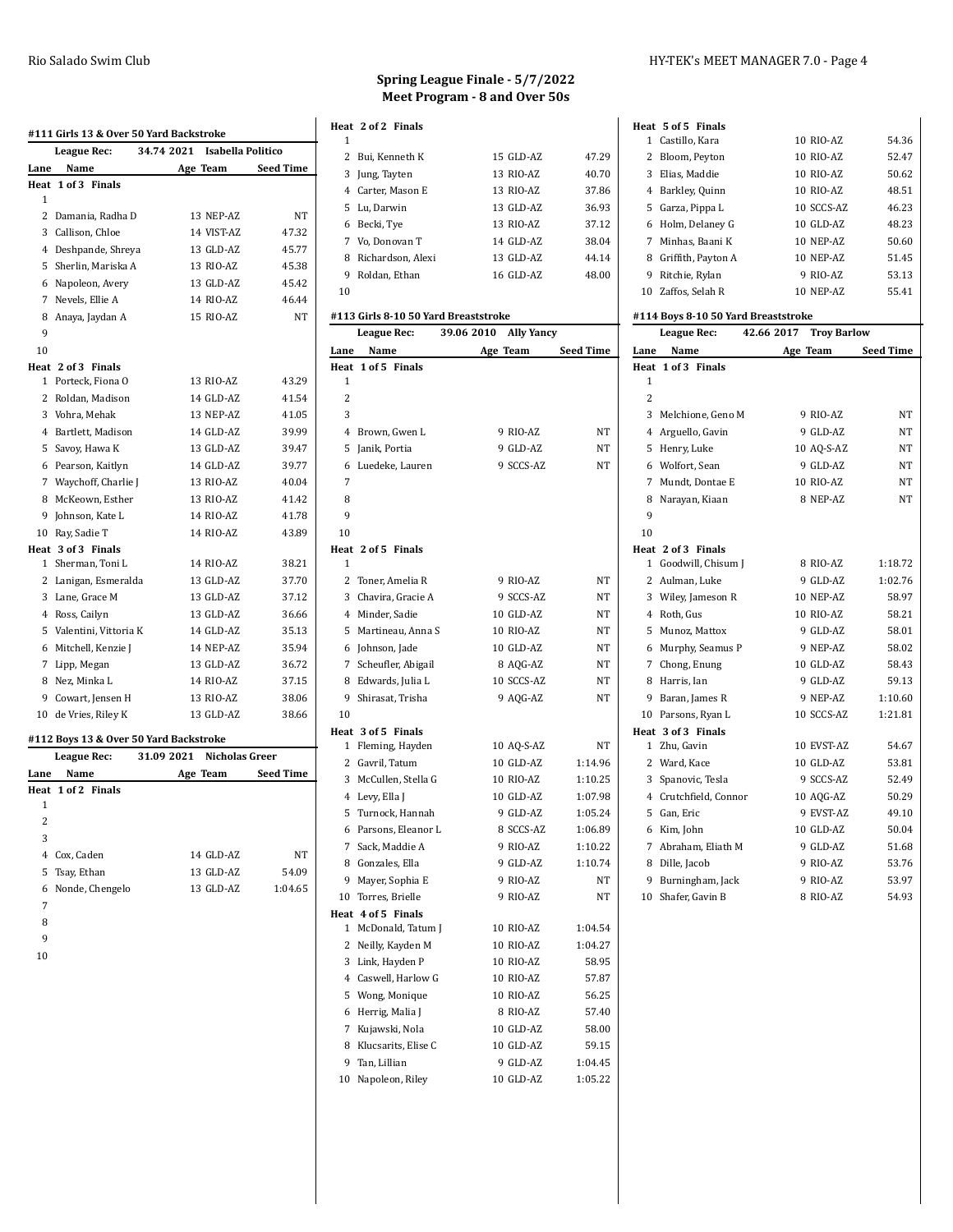|      | <b>League Rec:</b>       | 37.57 2016 Carter Henkel |           |
|------|--------------------------|--------------------------|-----------|
| Lane | Name                     | Age Team                 | Seed Time |
| Heat | 1 of 5 Finals            |                          |           |
| 1    |                          |                          |           |
|      | 2 Shah, Prisha V         | 11 RIO-AZ                | NT        |
|      | 3 Garcia, Dianira J      | 11 RIO-AZ                | NT        |
|      | 4 Robinson, Gabby C      | 12 RIO-AZ                | NT        |
|      | 5 Wieging, Colbie        | 11 GLD-AZ                | NT        |
|      | 6 Kokkonen, Kim B        | 11 RIO-AZ                | NT        |
|      | 7 Ritenour, Carter S     | 12 RIO-AZ                | NT        |
|      | 8 Baldwin, Olivia        | 11 RIO-AZ                | NT        |
|      | 9 Johnson, Amanda        | 11 SCCS-AZ               | NT        |
| 10   |                          |                          |           |
|      | Heat 2 of 5 Finals       |                          |           |
|      | 1 Daftardar, Siya        | 12 GLD-AZ                | NT        |
|      | 2 Sreekumar, Anya        | 12 AQ-S-AZ               | NT        |
|      | 3 Hanson, Lorelei A      | 11 RIO-AZ                | NT        |
|      | 4 Hiremath, Leela        | 12 AQG-AZ                | 1:14.74   |
|      | 5 Miller, Carolina J     | 11 RIO-AZ                | 1:09.43   |
|      | 6 Coscarelli, Cicily C   | 11 RIO-AZ                | 1:13.89   |
|      | 7 Gishey-Harmon, Phoenix | 12 GLD-AZ                | 1:19.35   |
|      | 8 Zhou, Jessie           | 11 AQ-S-AZ               | NT        |
|      | 9 Fonseca, Samantha      | 12 RIO-AZ                | <b>NT</b> |
|      | 10 Nassan, Emma G        | 12 RIO-AZ                | NT        |
|      | Heat 3 of 5 Finals       |                          |           |
|      | 1 Peacock, Maiya         | 12 GLD-AZ                | 58.33     |
|      | 2 Henson, Emalee         | 11 GLD-AZ                | 56.17     |
|      | 3 Scott, Kayden          | 11 RIO-AZ                | 55.66     |
|      | 4 Zamora, Sterling F     | 11 RIO-AZ                | 55.55     |
|      | 5 Johnson, Brooke        | 12 RIO-AZ                | 55.34     |
|      | 6 Sahai, Mirna C         | 11 RIO-AZ                | 55.53     |
|      | 7 Smith, Josephine B     | 11 GLD-AZ                | 55.66     |
|      | 8 Garza, Paloma P        | 12 SCCS-AZ               | 55.80     |
|      | 9 Gentry, Emery S        | 11 RIO-AZ                | 57.25     |
|      | 10 Benson, Gabrianna     | 11 AQG-AZ                | 1:06.30   |
|      | Heat 4 of 5 Finals       |                          |           |
|      | 1 Griffin, Peyton        | 12 RIO-AZ                | 53.32     |
|      | 2 Sewell, Abby J         | 12 RIO-AZ                | 52.08     |
|      | 3 Misitano, Emma E       | 11 RIO-AZ                | 51.83     |
|      | 4 Coury, Brooke T        | 12 SCCS-AZ               | 50.68     |
|      | 5 Wilson, Chloe          | 12 RIO-AZ                | 48.83     |
|      | 6 Sanabia, Lily M        | 12 RIO-AZ                | 49.68     |
|      | 7 Phillips, Daphne       | 11 AQG-AZ                | 50.75     |
|      | 8 Ballard, Brianna L     | 11 RIO-AZ                | 51.83     |
|      | 9 Wolfort, Phoebe        | 11 GLD-AZ                | 52.29     |
|      | 10 Beggs, Ingrid         | 11 VIST-AZ               | 53.49     |
|      | Heat 5 of 5 Finals       |                          | 47.71     |
|      | 1 Thor, Karly            | 11 GLD-AZ                |           |
|      | 2 Friedrichs, Michelle   | 12 GLD-AZ                | 46.94     |
|      | 3 Walden, Taylee         | 12 RIO-AZ                | 45.50     |
|      | 4 Davis, Anna            | 11 GLD-AZ                | 43.94     |
|      | 5 Hahn, Halyn R          | 12 RIO-AZ                | 43.28     |
|      | 6 McDonald, Maggi        | 12 VIST-AZ               | 43.38     |
|      | 7 Wilson, Samantha H     | 11 SCCS-AZ               | 45.26     |
|      | 8 Korinek, Mackenzie G   | 12 SCCS-AZ               | 46.85     |
|      | 9 Sorensen, Shea         | 12 RIO-AZ                | 47.35     |
|      | 10 Arora, Shireen        | 12 RIO-AZ                | 48.49     |

|              | #116 Boys 11-12 50 Yard Breaststroke<br>League Rec: | 36.46 2016 Hayden Grossarth |                  |
|--------------|-----------------------------------------------------|-----------------------------|------------------|
|              |                                                     |                             |                  |
| Lane         | Name                                                | Age Team                    | <b>Seed Time</b> |
| 1            | Heat 1 of 4 Finals                                  |                             |                  |
|              |                                                     |                             |                  |
|              | 2 Steenken, William                                 | 12 GLD-AZ                   | NT<br>NT         |
|              | 3 Tirumalasetty, Shanmukh<br>4 Christensen, Collin  | 11 GLD-AZ                   | NT               |
| 5            |                                                     | 11 RIO-AZ<br>11 GLD-AZ      | 1:13.00          |
|              | Dutt, Vishal                                        | 11 RIO-AZ                   | 1:18.48          |
|              | 6 Arunkumar, Arjun<br>7 Owens, Xander               | 12 SCCS-AZ                  | NT               |
| 8            | Saenz, Ulysses B                                    | 11 RIO-AZ                   | NT               |
| 9            |                                                     |                             |                  |
| 10           |                                                     |                             |                  |
|              | Heat 2 of 4 Finals                                  |                             |                  |
| 1            | Nigam, Aviral                                       | 12 EVST-AZ                  | 1:07.94          |
|              | 2 Forbes, Carter                                    | 12 GLD-AZ                   | 1:03.10          |
|              | 3 Bartlett, Michael                                 | 11 GLD-AZ                   | 1:00.41          |
|              | 4 Cowart, McKay M                                   | 11 RIO-AZ                   | 58.10            |
| 5            | Koglmeier, Michael                                  | 11 RIO-AZ                   | 55.22            |
| 6            | Goodwill, Mathew P                                  | 11 RIO-AZ                   | 57.89            |
|              | 7 Reed, Aidan C                                     | 11 SCCS-AZ                  | 59.36            |
|              | 8 Parker, Rhody P                                   | 12 RIO-AZ                   | 1:01.42          |
| 9            | Praveen, Ishaan                                     | 11 RIO-AZ                   | 1:05.82          |
|              | 10 Molinich, Lucas or Luke A                        | 11 RIO-AZ                   | 1:10.02          |
|              | Heat 3 of 4 Finals                                  |                             |                  |
| 1            | Cuaron, Roman                                       | 12 GLD-AZ                   | 53.90            |
|              | 2 Boujaou, Ayman                                    | 12 GLD-AZ                   | 53.83            |
|              | 3 Myerson, Kiyano                                   | 12 GLD-AZ                   | 51.93            |
|              | 4 Villa, Xander                                     | 12 NEP-AZ                   | 50.90            |
| 5            | Sisco, Bryce E                                      | 12 RIO-AZ                   | 49.09            |
|              | 6 Moyer, Ryan                                       | 12 GLD-AZ                   | 50.01            |
|              | 7 Mullenaux, Mark A                                 | 12 RIO-AZ                   | 50.95            |
| 8            | Leybovich, Aaron                                    | 12 GLD-AZ                   | 52.69            |
| 9            | Chadwick, Corwyn M                                  | 12 RIO-AZ                   | 53.86            |
|              | 10 Streit, Emerson                                  | 11 GLD-AZ                   | 54.72            |
|              | Heat 4 of 4 Finals                                  |                             |                  |
| $\mathbf{1}$ | Quintana Spagnol, Diego                             | 11 GLD-AZ                   | 47.72            |
|              | 2 Quintana Spagnol, Leonardo 11 GLD-AZ              |                             | 45.64            |
|              | 3 Barnes, Brayden                                   | 12 RIO-AZ                   | 44.65            |
|              | 4 Lopez Anchia, Javier                              | 12 GLD-AZ                   | 41.26            |
|              | 5 Lindley, James                                    | 12 GLD-AZ                   | 41.00            |
| 6            | Niemoth, Elliot D                                   | 12 GLD-AZ                   | 41.19            |
|              | 7 Udar, Ronav                                       | 12 GLD-AZ<br>11 RIO-AZ      | 44.45<br>44.97   |
|              | 8 Moore, Travis                                     | 12 RIO-AZ                   | 46.57            |
| $10\,$       | 9 Hassell, Wynston<br>Ward, Kingston                | 11 GLD-AZ                   | 48.20            |
|              |                                                     |                             |                  |

|                |                       | #117 Girls 13 & Over 50 Yard Breaststroke |                  |
|----------------|-----------------------|-------------------------------------------|------------------|
|                | League Rec:           | 38.91 2021<br><b>Kalyn V McLeod</b>       |                  |
| Lane           | Name                  | Age Team                                  | <b>Seed Time</b> |
| Heat           | 1 of 3 Finals         |                                           |                  |
| 1              |                       |                                           |                  |
| $\overline{c}$ |                       |                                           |                  |
| 3              | Sherman, Toni L       | 14 RIO-AZ                                 | NΤ               |
|                | 4 Skalski, Anne J     | 14 SCCS-AZ                                | NT               |
| 5              | McKeown, Esther       | 13 RIO-AZ                                 | 52.84            |
| 6              | Nevels, Ellie A       | 14 RIO-AZ                                 | 54.81            |
| 7              | Damania, Radha D      | 13 NEP-AZ                                 | NT               |
| 8              | Anaya, Jaydan A       | 15 RIO-AZ                                 | NT               |
| 9              |                       |                                           |                  |
| 10             |                       |                                           |                  |
|                | Heat 2 of 3 Finals    |                                           |                  |
| 1              | Sherlin, Mariska A    | 13 RIO-AZ                                 | 52.21            |
| 2              | Deshpande, Shreya     | 13 GLD-AZ                                 | 49.44            |
| 3              | Roldan, Madison       | 14 GLD-AZ                                 | 48.28            |
|                | 4 Pearson, Kaitlyn    | 14 GLD-AZ                                 | 45.36            |
| 5              | Waychoff, Charlie J   | 13 RIO-AZ                                 | 45.02            |
|                | 6 Callison, Chloe     | 14 VIST-AZ                                | 45.18            |
|                | 7 Bartlett, Madison   | 14 GLD-AZ                                 | 45.39            |
|                | 8 Vohra, Mehak        | <b>13 NEP-AZ</b>                          | 48.79            |
|                | 9 Napoleon, Avery     | 13 GLD-AZ                                 | 50.04            |
|                | 10 Porteck, Fiona O   | 13 RIO-AZ                                 | 52.60            |
|                | Heat 3 of 3 Finals    |                                           |                  |
| 1              | Savoy, Hawa K         | 13 GLD-AZ                                 | 44.01            |
| 2              | de Vries, Riley K     | 13 GLD-AZ                                 | 41.63            |
| 3              | Johnson, Kate L       | 14 RIO-AZ                                 | 40.25            |
|                | 4 Lane, Grace M       | 13 GLD-AZ                                 | 39.43            |
| 5              | Valentini, Vittoria K | 14 GLD-AZ                                 | 38.54            |
| 6              | Ross, Cailyn          | 13 GLD-AZ                                 | 38.60            |
| 7              | Lanigan, Esmeralda    | 13 GLD-AZ                                 | 39.87            |
| 8              | Mitchell, Kenzie J    | 14 NEP-AZ                                 | 41.22            |
|                | 9 Nez, Minka L        | 14 RIO-AZ                                 | 43.32            |
| 10             | Lipp, Megan           | 13 GLD-AZ                                 | 44.37            |
|                |                       |                                           |                  |
|                |                       | #118 Boys 13 & Over 50 Yard Breaststroke  |                  |
|                | League Rec:           | 34.01 2021<br>Nicholas Greer              |                  |
| Lane           | Name                  | Age Team                                  | <b>Seed Time</b> |
|                | Heat 1 of 2 Finals    |                                           |                  |
| 1              |                       |                                           |                  |
| 2              |                       |                                           |                  |
| 3              | Garrigus, Julien      | 13 AQ-S-AZ                                | NΤ               |
| $\overline{4}$ | Cox, Caden            | 14 GLD-AZ                                 | NΤ               |
| 5              | Tsay, Ethan           | 13 GLD-AZ                                 | NT               |
| 6              | Lair, Max             | 13 AO-S-AZ                                | NΤ               |
| 7              | Reeves, Steven K      | 14 RIO-AZ                                 | NΤ               |
| 8              |                       |                                           |                  |
| 9              |                       |                                           |                  |
| 10             |                       |                                           |                  |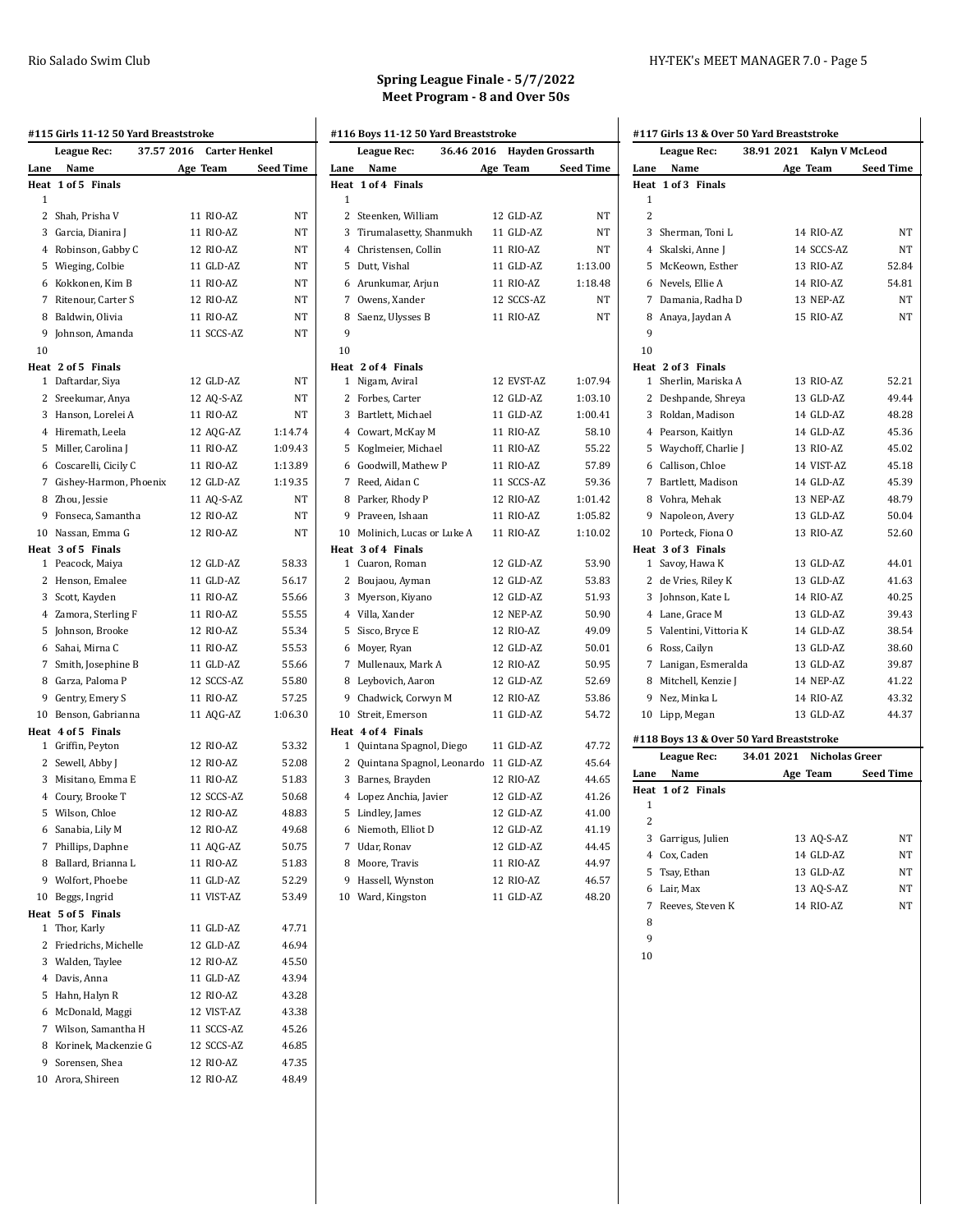#### **Heat 2 (#118 Boys 13 & Over 50 Yard Breaststroke)**<br>1 Nonde, Chengelo<br>13 GLD-AZ 59.62 1 Nonde, Chengelo 2 Richardson, Alexi 13 GLD-AZ 50.01 Jung, Tayten 13 RIO-AZ 43.15 Bui, Kenneth K 15 GLD-AZ 41.42 Lu, Darwin 13 GLD-AZ 39.36

| 6 Vo, Donovan T      | 14 GLD-AZ | 39.99 |
|----------------------|-----------|-------|
| 7 Becki, Tye         | 13 RIO-AZ | 42.76 |
| 8 Carter, Mason E    | 13 RIO-AZ | 45.04 |
| 9 Roldan, Ethan      | 16 GLD-AZ | 50.43 |
| 10 Barry, Kingston M | 14 RIO-AZ | NΤ    |

### **#119 Girls 8-10 50 Yard Butterfly**

|                | League Rec:           | 34.05 2010 | <b>Ally Yancy</b> |                  |
|----------------|-----------------------|------------|-------------------|------------------|
| Lane           | Name                  |            | Age Team          | <b>Seed Time</b> |
|                | Heat 1 of 5 Finals    |            |                   |                  |
| 1              |                       |            |                   |                  |
| 2              |                       |            |                   |                  |
|                | 3 Fleming, Hayden     |            | 10 AQ-S-AZ        | NΤ               |
|                | 4 Shirasat, Trisha    |            | 9 AQG-AZ          | NT               |
|                | 5 Johnson, Jade       |            | 10 GLD-AZ         | NT               |
|                | 6 Scheufler, Abigail  |            | 8 AQG-AZ          | NT               |
| $\overline{7}$ | Duddleston, Harper J  |            | 8 RIO-AZ          | NT               |
| 8              | Janik, Portia         |            | 9 GLD-AZ          | NT               |
| 9              |                       |            |                   |                  |
| 10             |                       |            |                   |                  |
|                | Heat 2 of 5 Finals    |            |                   |                  |
|                | 1 Minder, Sadie       |            | 10 GLD-AZ         | NT               |
|                | 2 Martineau, Anna S   |            | 10 RIO-AZ         | NT               |
|                | 3 Luedeke, Lauren     |            | 9 SCCS-AZ         | NΤ               |
|                | 4 Levy, Ella J        |            | 10 GLD-AZ         | 1:12.01          |
| 5              | Parsons, Eleanor L    |            | 8 SCCS-AZ         | 1:04.40          |
|                | 6 Tan, Lillian        |            | 9 GLD-AZ          | 1:06.55          |
|                | 7 Brown, Gwen L       |            | 9 RIO-AZ          | NT               |
|                | 8 Edwards, Julia L    |            | 10 SCCS-AZ        | NT               |
|                | 9 Mayer, Sophia E     |            | 9 RIO-AZ          | NΤ               |
|                | 10 Toner, Amelia R    |            | 9 RIO-AZ          | NT               |
|                | Heat 3 of 5 Finals    |            |                   |                  |
| $\mathbf{1}$   | McDonald, Tatum J     |            | 10 RIO-AZ         | 1:01.39          |
|                | 2 Napoleon, Riley     |            | 10 GLD-AZ         | 59.39            |
|                | 3 Dorris, Kayli       |            | 9 RIO-AZ          | 58.41            |
|                | 4 Neilly, Kayden M    |            | 10 RIO-AZ         | 57.17            |
| 5              | Tolson, Maleah M      |            | 8 RIO-AZ          | 55.36            |
|                | 6 Turnock, Hannah     |            | 9 GLD-AZ          | 55.44            |
|                | 7 Sack, Maddie A      |            | 9 RIO-AZ          | 57.17            |
|                | 8 Griffith, Payton A  |            | 10 NEP-AZ         | 58.87            |
|                | 9 McCullen, Stella G  |            | 10 RIO-AZ         | 1:01.24          |
|                | 10 Gavril, Tatum      |            | 10 GLD-AZ         | 1:02.93          |
|                | Heat 4 of 5 Finals    |            |                   |                  |
|                | 1 Jessop, Kaitlynn    |            | 9 RIO-AZ          | 54.50            |
|                | 2 Kujawski, Nola      |            | 10 GLD-AZ         | 53.73            |
|                | 3 Yazzie, Saryah      |            | 10 RIO-AZ         | 52.81            |
|                | 4 Allen, Neveya       |            | 9 RIO-AZ          | 51.44            |
|                | 5 Mullenmaster, Mai   |            | 9 RIO-AZ          | 50.19            |
|                | 6 Klucsarits, Elise C |            | 10 GLD-AZ         | 50.96            |
| 7              | Pence, Presley        |            | 10 RIO-AZ         | 51.59            |
|                | 8 Ritchie, Rylan      |            | 9 RIO-AZ          | 53.16            |
| 9              | Link, Hayden P        |            | 10 RIO-AZ         | 54.15            |
|                | 10 Germie, Mikaela E  |            | 8 RIO-AZ          | 55.29            |
|                |                       |            |                   |                  |

### **Spring League Finale - 5/7/2022 Meet Program - 8 and Over 50s**

|    | Heat 5 of 5 Finals |            |       |
|----|--------------------|------------|-------|
| 1. | Gonzales, Ella     | 9 GLD-AZ   | 49.50 |
|    | 2 Barkley, Quinn   | 10 RIO-AZ  | 48.62 |
|    | 3 Zaffos. Selah R  | 10 NEP-AZ  | 46.61 |
|    | 4 Minhas, Baani K  | 10 NEP-AZ  | 41.41 |
|    | 5 Pinkham. Devi    | 10 RIO-AZ  | 40.20 |
|    | 6 Holm, Delaney G  | 10 GLD-AZ  | 40.72 |
| 7  | Botsios, Audrey    | 9 RIO-AZ   | 44.90 |
| 8  | Maldonado, Anna    | 10 RIO-AZ  | 48.24 |
| 9  | Garza, Pippa L     | 10 SCCS-AZ | 49.01 |
|    | 10 Awender, Aubry  | 9 RIO-AZ   | 49.86 |

#### **#120 Boys 8-10 50 Yard Butterfly**

|                | League Rec:             | 36.78 2017 | <b>Wyatt Wendt</b> |                  |   |
|----------------|-------------------------|------------|--------------------|------------------|---|
| Lane           | Name                    |            | Age Team           | <b>Seed Time</b> |   |
|                | Heat 1 of 3 Finals      |            |                    |                  | Ī |
| 1              |                         |            |                    |                  |   |
| $\overline{c}$ |                         |            |                    |                  |   |
| 3              | Johnson, Brody          |            | 8 SCCS-AZ          | NT               |   |
|                | 4 Melchione, Geno M     |            | 9 RIO-AZ           | NT               |   |
|                | 5 Henry, Luke           |            | 10 AQ-S-AZ         | NT               |   |
|                | 6 Aulman, Luke          |            | 9 GLD-AZ           | NT               |   |
| 7              | Narayan, Kiaan          |            | 8 NEP-AZ           | NT               |   |
| 8              | Beltran, Adrian G       |            | 8 RIO-AZ           | NT               |   |
| 9              |                         |            |                    |                  |   |
| 10             |                         |            |                    |                  |   |
|                | Heat 2 of 3 Finals      |            |                    |                  | I |
|                | 1 Wolfort, Sean         |            | 9 GLD-AZ           | NT               |   |
|                | 2 Goodwill, Chisum J    |            | 8 RIO-AZ           | 1:05.26          |   |
|                | 3 Crutchfield, Connor   |            | 10 AQG-AZ          | 1:04.32          |   |
|                | 4 Ritter, Trevor        |            | 10 AQG-AZ          | 1:00.42          |   |
|                | 5 Shafer, Gavin B       |            | 8 RIO-AZ           | 57.73            |   |
|                | 6 Harris, Ian           |            | 9 GLD-AZ           | 58.83            |   |
|                | 7 Munoz, Mattox         |            | 9 GLD-AZ           | 1:03.00          |   |
|                | 8 Parsons, Ryan L       |            | 10 SCCS-AZ         | 1:04.43          |   |
|                | 9 Abraham, Eliath M     |            | 9 GLD-AZ           | 1:36.59          |   |
| 10             | Arguello, Gavin         |            | 9 GLD-AZ           | <b>NT</b>        |   |
|                | Heat 3 of 3 Finals      |            |                    |                  | I |
| $\mathbf{1}$   | Kim, John               |            | 10 GLD-AZ          | 56.75            |   |
| 2              | Murphy, Seamus P        |            | 9 NEP-AZ           | 55.12            |   |
|                | 3 Chong, Enung          |            | 10 GLD-AZ          | 53.99            |   |
|                | 4 Ward, Kace            |            | 10 GLD-AZ          | 51.30            |   |
|                | 5 Gan, Eric             |            | 9 EVST-AZ          | 40.83            |   |
|                | 6 Krish, Brody          |            | 10 RIO-AZ          | 48.10            |   |
|                | 7 Wiley, Jameson R      |            | 10 NEP-AZ          | 53.62            |   |
|                | 8 Zhu, Gavin            |            | 10 EVST-AZ         | 54.15            |   |
|                | 9 Spanovic, Tesla       |            | 9 SCCS-AZ          | 56.74            |   |
|                | 10 Vandenbark, Truitt D |            | 8 RIO-AZ           | 57.55            |   |

#### Rio Salado Swim Club HY-TEK's MEET MANAGER 7.0 - Page 6

#### **#121 Girls 11-12 50 Yard Butterfly**

|              | League Rec:              | 30.26 2010 | Victoria Toris |                  |
|--------------|--------------------------|------------|----------------|------------------|
| Lane         | Name                     |            | Age Team       | <b>Seed Time</b> |
|              | Heat 1 of 4 Finals       |            |                |                  |
|              | 1 Johnson, Amanda        |            | 11 SCCS-AZ     | NΤ               |
|              | 2 Garza, Paloma P        |            | 12 SCCS-AZ     | NT               |
|              | 3 Daftardar, Siya        |            | 12 GLD-AZ      | NΤ               |
|              | 4 Garcia, Dianira J      |            | 11 RIO-AZ      | NΤ               |
| 5            | Ritenour, Carter S       |            | 12 RIO-AZ      | NT               |
|              | 6 Robinson, Gabby C      |            | 12 RIO-AZ      | NT.              |
|              | 7 Sreekumar, Anya        |            | 12 AQ-S-AZ     | NΤ               |
|              | 8 Wieging, Colbie        |            | 11 GLD-AZ      | NΤ               |
| 9            | Kokkonen, Kim B          |            | 11 RIO-AZ      | NT               |
| 10           |                          |            |                |                  |
|              | Heat 2 of 4 Finals       |            |                |                  |
| $\mathbf{1}$ | Fonseca, Samantha        |            | 12 RIO-AZ      | NT               |
|              | 2 Gishey-Harmon, Phoenix |            | 12 GLD-AZ      | 1:09.12          |
|              | 3 Hiremath, Leela        |            | 12 AQG-AZ      | 1:06.19          |
|              | 4 Kendall, Emma E        |            | 11 RIO-AZ      | 55.50            |
| 5            | Sewell, Abby J           |            | 12 RIO-AZ      | 53.50            |
|              | 6 Henson, Emalee         |            | 11 GLD-AZ      | 53.97            |
|              | 7 Benson, Gabrianna      |            | 11 AQG-AZ      | 1:01.83          |
|              | 8 Miller, Carolina J     |            | 11 RIO-AZ      | 1:06.71          |
|              | 9 Zhou, Jessie           |            | 11 AO-S-AZ     | <b>NT</b>        |
|              | 10 Shah, Prisha V        |            | 11 RIO-AZ      | NT               |
|              | Heat 3 of 4 Finals       |            |                |                  |
|              | 1 Zamora, Sterling F     |            | 11 RIO-AZ      | 52.69            |
|              | 2 Peacock, Maiya         |            | 12 GLD-AZ      | 52.54            |
| 3            | Misitano, Emma E         |            | 11 RIO-AZ      | 50.06            |
|              | 4 Ballard, Brianna L     |            | 11 RIO-AZ      | 45.76            |
| 5            | Beggs, Ingrid            |            | 11 VIST-AZ     | 44.38            |
|              | 6 Sanabia, Lily M        |            | 12 RIO-AZ      | 45.57            |
|              | 7 Smith, Josephine B     |            | 11 GLD-AZ      | 49.02            |
|              | 8 Wolfort, Phoebe        |            | 11 GLD-AZ      | 51.57            |
|              | 9 Coury, Brooke T        |            | 12 SCCS-AZ     | 52.56            |
|              | 10 Sahai, Mirna C        |            | 11 RIO-AZ      | 52.88            |
|              | Heat 4 of 4 Finals       |            |                |                  |
|              | 1 Vats, Ishani           |            | 12 RIO-AZ      | 43.58            |
|              | 2 Friedrichs, Michelle   |            | 12 GLD-AZ      | 39.60            |
|              | 3 Wilson, Samantha H     |            | 11 SCCS-AZ     | 38.90            |
|              | 4 McDonald, Maggi        |            | 12 VIST-AZ     | 38.22            |
| 5            | Bryant, Ellie            |            | 11 RIO-AZ      | 35.44            |
|              | 6 Davis, Anna            |            | 11 GLD-AZ      | 37.32            |
| 7            | Zacharias, McKenzie      |            | 11 RIO-AZ      | 38.28            |
|              | 8 Phillips, Daphne       |            | 11 AQG-AZ      | 38.92            |
| 9            | Hahn, Halyn R            |            | 12 RIO-AZ      | 41.66            |
| 10           | Thor, Karly              |            | 11 GLD-AZ      | 43.87            |
|              |                          |            |                |                  |